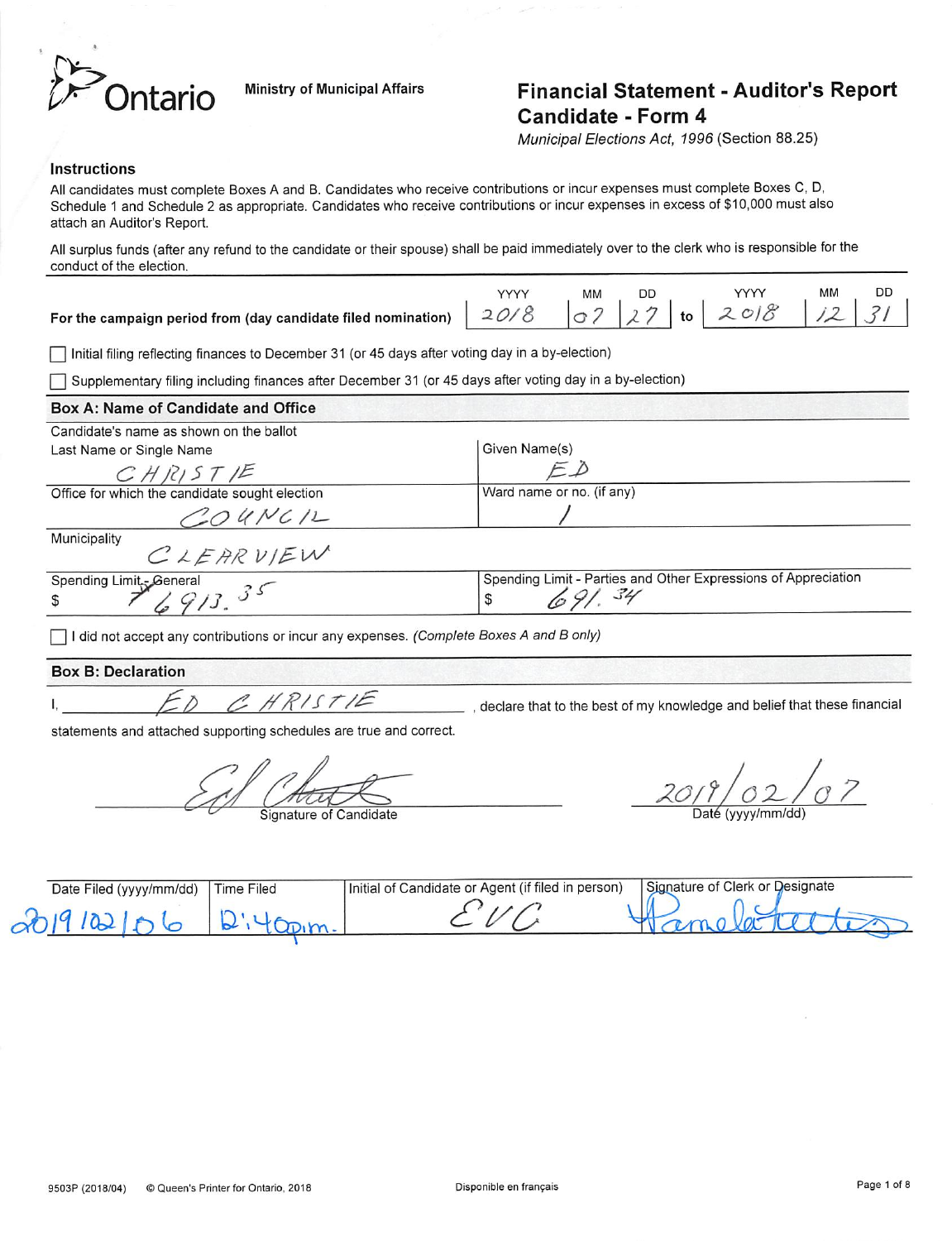$\ddot{\phantom{0}}$ 

| <b>Box C: Statement of Campaign Income and Expenses</b>                                                                                |                                    |
|----------------------------------------------------------------------------------------------------------------------------------------|------------------------------------|
| <b>LOAN</b>                                                                                                                            |                                    |
| Name of bank or recognized lending institution                                                                                         | ROYAL BRNK OF CANADR               |
| $\overline{\boldsymbol{\mathsf{s}}}$<br>Amount borrowed                                                                                |                                    |
| <b>INCOME</b>                                                                                                                          |                                    |
| Total amount of all contributions (from line 1A in Schedule 1)                                                                         |                                    |
| Revenue from items \$25 or less                                                                                                        |                                    |
| Sign deposit refund                                                                                                                    | $+$ s                              |
| Revenue from fundraising events not deemed a contribution (from Part III of                                                            | \$                                 |
| Schedule 2)                                                                                                                            |                                    |
| Interest earned by campaign bank account                                                                                               | + S                                |
| Other (provide full details)                                                                                                           | + \$                               |
|                                                                                                                                        | $+\overline{\$}$                   |
| 2.                                                                                                                                     | $+$ \$                             |
|                                                                                                                                        | $+$ \$                             |
| 5.                                                                                                                                     | $+ \overline{\$}$                  |
|                                                                                                                                        |                                    |
| <b>Total Campaign Income (Do not include loan)</b><br><b>EXPENSES</b> (Note: include the value of contributions of goods and services) | $=$ \$<br>C <sub>1</sub>           |
| <b>Expenses subject to general spending limit</b>                                                                                      |                                    |
| Inventory from previous campaign used in this campaign (list details in Table 4 of                                                     | \$                                 |
| Schedule 1)<br>Advertising                                                                                                             | 1093.75<br>- \$                    |
| <b>Brochures/flyers</b>                                                                                                                | \$                                 |
| Signs (including sign deposit)                                                                                                         | $\mathbf{\hat{5}}$<br>2162-74      |
| <b>Meetings hosted</b>                                                                                                                 | $\overline{\mathbf{s}}$            |
| Office expenses incurred until voting day                                                                                              | $\overline{\mathbf{s}}$<br>٠<br>06 |
| Phone and/or internet expenses incurred until voting day                                                                               | + s                                |
| Salaries, benefits, honoraria, professional fees incurred until voting day                                                             | $+\overline{\mathcal{S}}$          |
| Bank charges incurred until voting day                                                                                                 | 23.18<br>+ \$                      |
| Interest charged on loan until voting day                                                                                              | $+$ \$                             |
| Other (provide full details)                                                                                                           |                                    |
|                                                                                                                                        | + \$                               |
|                                                                                                                                        | $+$ \$                             |
|                                                                                                                                        | $+$ \$                             |
| 4.                                                                                                                                     | $+3$                               |
| 5.                                                                                                                                     | $+3$<br>$3581.57$ C2               |

### EXPENSES

Expenses subject to spending limit for parties and other expressions of appreciation

| + 5<br>-5. | Total Expenses subject to spending limit for parties and other expressions<br>of appreciation | $=$ S | $4033.75$ cs |
|------------|-----------------------------------------------------------------------------------------------|-------|--------------|
|            |                                                                                               |       |              |
|            |                                                                                               |       |              |
|            |                                                                                               |       |              |
|            |                                                                                               |       |              |
|            |                                                                                               |       | 452.18       |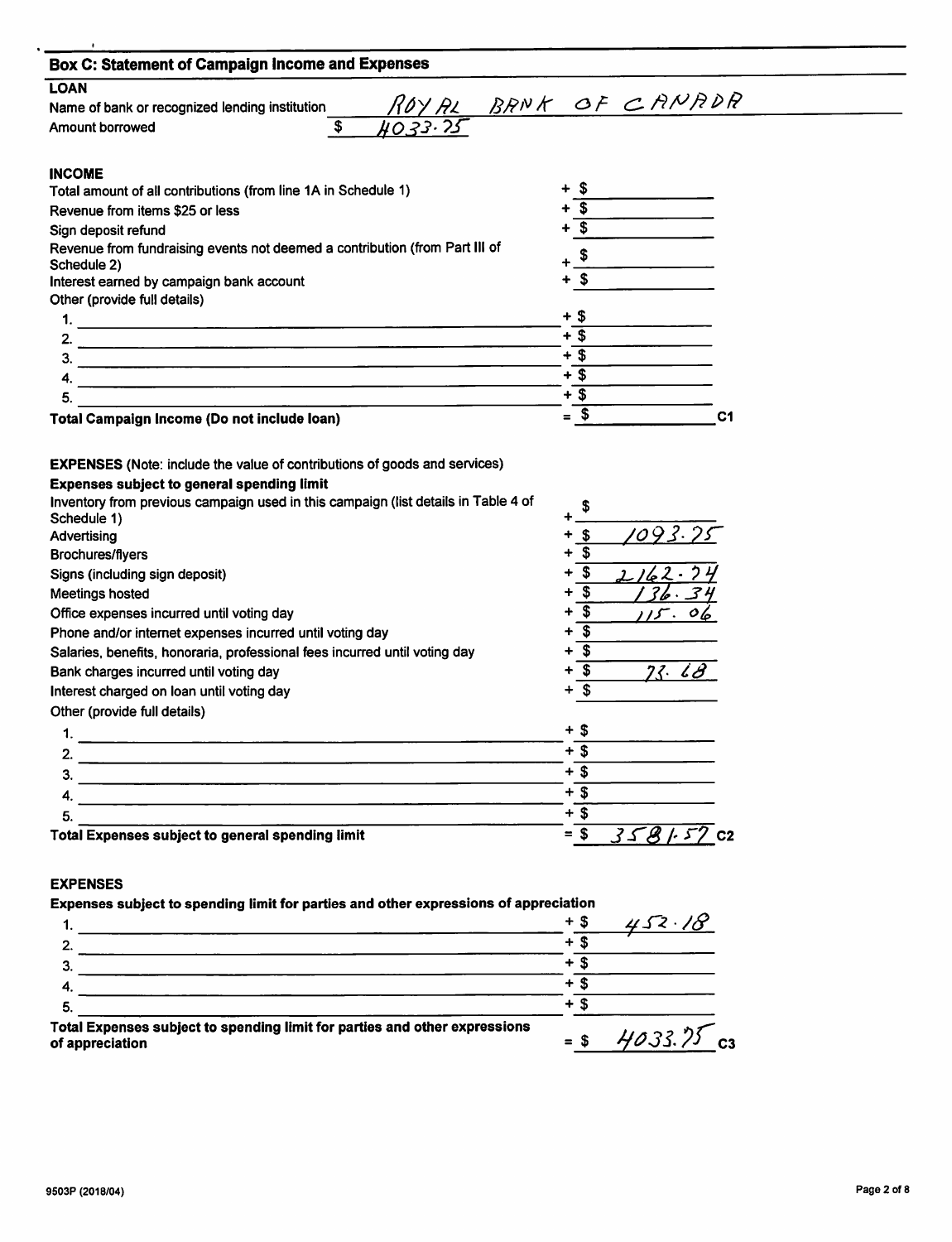| <b>Expenses not subject to spending limits</b>                                                                      |                                |                |                |
|---------------------------------------------------------------------------------------------------------------------|--------------------------------|----------------|----------------|
| Accounting and audit                                                                                                | \$<br>+                        |                |                |
| Cost of fundraising events/activities (list details in Part IV of Schedule 2)                                       | \$<br>+                        |                |                |
| Office expenses incurred after voting day                                                                           | \$                             |                |                |
| Phone and/or internet expenses incurred after voting day                                                            | $\overline{\mathbf{s}}$        |                |                |
| Salaries, benefits, honoraria, professional fees incurred after voting day                                          | $\boldsymbol{\mathsf{s}}$<br>٠ |                |                |
| Bank charges incurred after voting day                                                                              | $\overline{\mathbf{s}}$<br>÷   |                |                |
| Interest charged on loan after voting day                                                                           | \$                             |                |                |
| Expenses related to recount                                                                                         | $\mathbf s$<br>÷               |                |                |
| Expenses related to controverted election                                                                           | \$                             |                |                |
| Expenses related to compliance audit                                                                                | \$                             |                |                |
| Expenses related to candidate's disability (provide full details)                                                   |                                |                |                |
|                                                                                                                     | $+$ \$                         |                |                |
|                                                                                                                     | $+$ \$                         |                |                |
|                                                                                                                     | $+$ \$                         |                |                |
|                                                                                                                     | $+$ \$                         |                |                |
|                                                                                                                     | $+$ \$                         |                |                |
|                                                                                                                     |                                |                |                |
| Other (provide full details)                                                                                        | + \$                           |                |                |
|                                                                                                                     | $+$ \$                         |                |                |
|                                                                                                                     | $+$ \$                         |                |                |
|                                                                                                                     |                                |                |                |
|                                                                                                                     | $+$ \$                         |                |                |
| 5.                                                                                                                  | $+$ \$                         |                |                |
| <b>Total Expenses not subject to spending limits</b>                                                                | $= $$                          | C <sub>4</sub> |                |
| Total Campaign Expenses (C2 + C3 + C4)                                                                              |                                | $= 5$          | C <sub>5</sub> |
| <b>Box D: Calculation of Surplus or Deficit</b>                                                                     |                                |                |                |
| Excess (deficiency) of income over expenses (Income minus Total Expenses)                                           |                                |                |                |
| $(C1 - C5)$                                                                                                         | + \$                           | D1             |                |
| Eligible deficit carried forward by the candidate from the last election<br>(applies to 2018 regular election only) | - 55                           | D <sub>2</sub> |                |
| Total ( $D1 - D2$ )                                                                                                 | $=$ \$                         |                |                |
| If there is a surplus, deduct any refund of candidate's or<br>spouse's contributions to the campaign                |                                |                |                |
| Surplus (or deficit) for the campaign                                                                               | $=$ \$                         | D <sub>3</sub> |                |

If line D3 shows a surplus, the amount must be paid in trust, at the time the financial statements are filed, to the municipal clerk who is responsible for the conduct of the election.

 $\hat{\mathcal{A}}$ 

 $\sim$   $\sim$ 

 $\hat{\mathbf{v}}$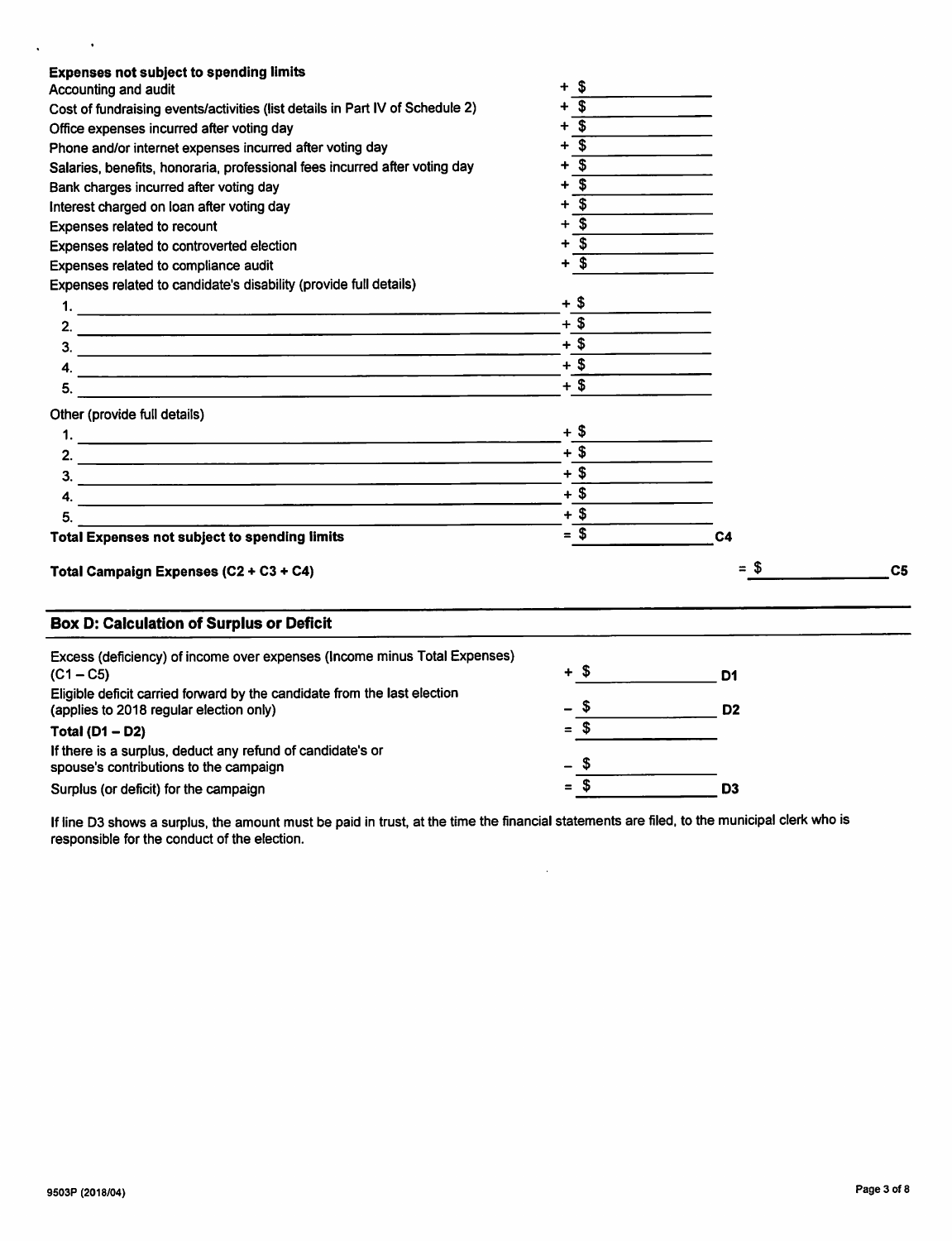| <b>Schedule 1 - Contributions</b>                                                                                                                                                                                                                                      |             |    |
|------------------------------------------------------------------------------------------------------------------------------------------------------------------------------------------------------------------------------------------------------------------------|-------------|----|
| <b>Part I – Summary of Contributions</b>                                                                                                                                                                                                                               |             |    |
| Contributions in money from candidate and spouse                                                                                                                                                                                                                       | $+54033.75$ |    |
| Contributions in goods and services from candidate and spouse<br>(include value listed in Table 3 and Table 4)                                                                                                                                                         |             |    |
| Total value of contributions not exceeding \$100 per contributor<br>Include ticket revenue, contributions in money, goods and services<br>where the total contribution from a contributor is \$100 or less (do not<br>include contributions from candidate or spouse). | \$          |    |
|                                                                                                                                                                                                                                                                        |             |    |
| Total value of contributions exceeding \$100 per contributor (from line 1B on page 5;<br>list details in Table 1 and Table 2)                                                                                                                                          |             |    |
| Include ticket revenue, contributions in money, goods and services where<br>the total contribution from a contributor exceeds \$100 (do not include                                                                                                                    |             |    |
| contributions from candidate or spouse).<br>ᆂ                                                                                                                                                                                                                          | S           |    |
| Contributions returned or payable to the contributor<br>Less:                                                                                                                                                                                                          |             |    |
| Contributions paid or payable to the clerk, including contributions from<br>anonymous sources exceeding \$25                                                                                                                                                           |             |    |
| Total Amount of Contributions (record under Income in Box C)                                                                                                                                                                                                           |             | 1Α |

## Part II - Contributions exceeding \$100 per contributor - individuals other than candidate or spouse<br>Table 1: Monetary contributions from individuals other than candidate or spouse

| <b>Name</b> | <b>Full Address</b> | <b>Date Received</b> | Amount \$<br>Amount Received \$ Returned to Contributor<br>or Paid to Clerk |
|-------------|---------------------|----------------------|-----------------------------------------------------------------------------|
|             |                     |                      |                                                                             |
|             |                     |                      |                                                                             |
|             |                     |                      |                                                                             |
|             |                     |                      |                                                                             |
|             |                     |                      |                                                                             |
|             |                     |                      |                                                                             |
|             |                     |                      |                                                                             |
|             |                     |                      |                                                                             |
|             |                     |                      |                                                                             |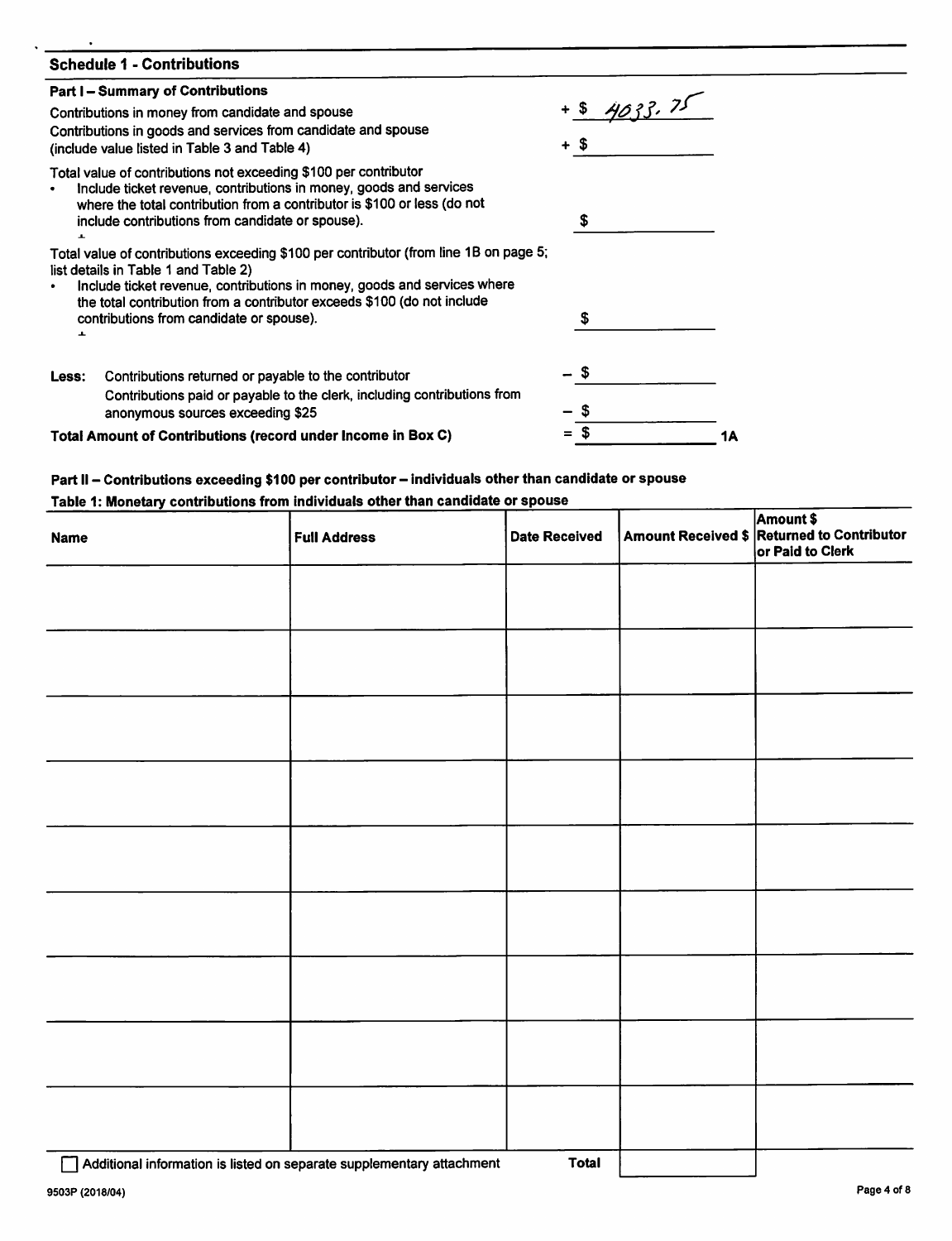| Table 2: Contributions in goods or services from individuals other than candidate or spouse |  |
|---------------------------------------------------------------------------------------------|--|
| (Note: must also be recorded as Expenses in Box C)                                          |  |

| <b>Name</b> | <b>Full Address</b>                                                   | <b>Description of Goods</b><br>or Services                                                      | <b>Date Received</b><br>(yyyy/mm/dd) | Value \$ |
|-------------|-----------------------------------------------------------------------|-------------------------------------------------------------------------------------------------|--------------------------------------|----------|
|             |                                                                       |                                                                                                 |                                      |          |
|             |                                                                       |                                                                                                 |                                      |          |
|             |                                                                       |                                                                                                 |                                      |          |
|             |                                                                       |                                                                                                 |                                      |          |
|             |                                                                       |                                                                                                 |                                      |          |
|             |                                                                       |                                                                                                 |                                      |          |
|             |                                                                       |                                                                                                 |                                      |          |
|             |                                                                       |                                                                                                 |                                      |          |
|             | Additional information is listed on separate supplementary attachment |                                                                                                 | <b>Total</b>                         |          |
|             | Total for Part II - Contributions exceeding \$100 per contributor     | (Add totals from Table 1 and Table 2 and record the total in Part 1 - Summary of Contributions) |                                      | 1B<br>\$ |

### Part III - Contributions from candidate or spouse

### Table 3: Contributions in goods or services

| $\sim$ $\sim$<br><b>Description of Goods or Services</b> | <b>Date Received</b><br>(yyyy/mm/dd) | Value \$ |
|----------------------------------------------------------|--------------------------------------|----------|
|                                                          |                                      |          |
|                                                          |                                      |          |
|                                                          |                                      |          |
|                                                          |                                      |          |
|                                                          |                                      |          |
|                                                          |                                      |          |
|                                                          |                                      |          |
|                                                          |                                      |          |
|                                                          |                                      |          |
|                                                          |                                      |          |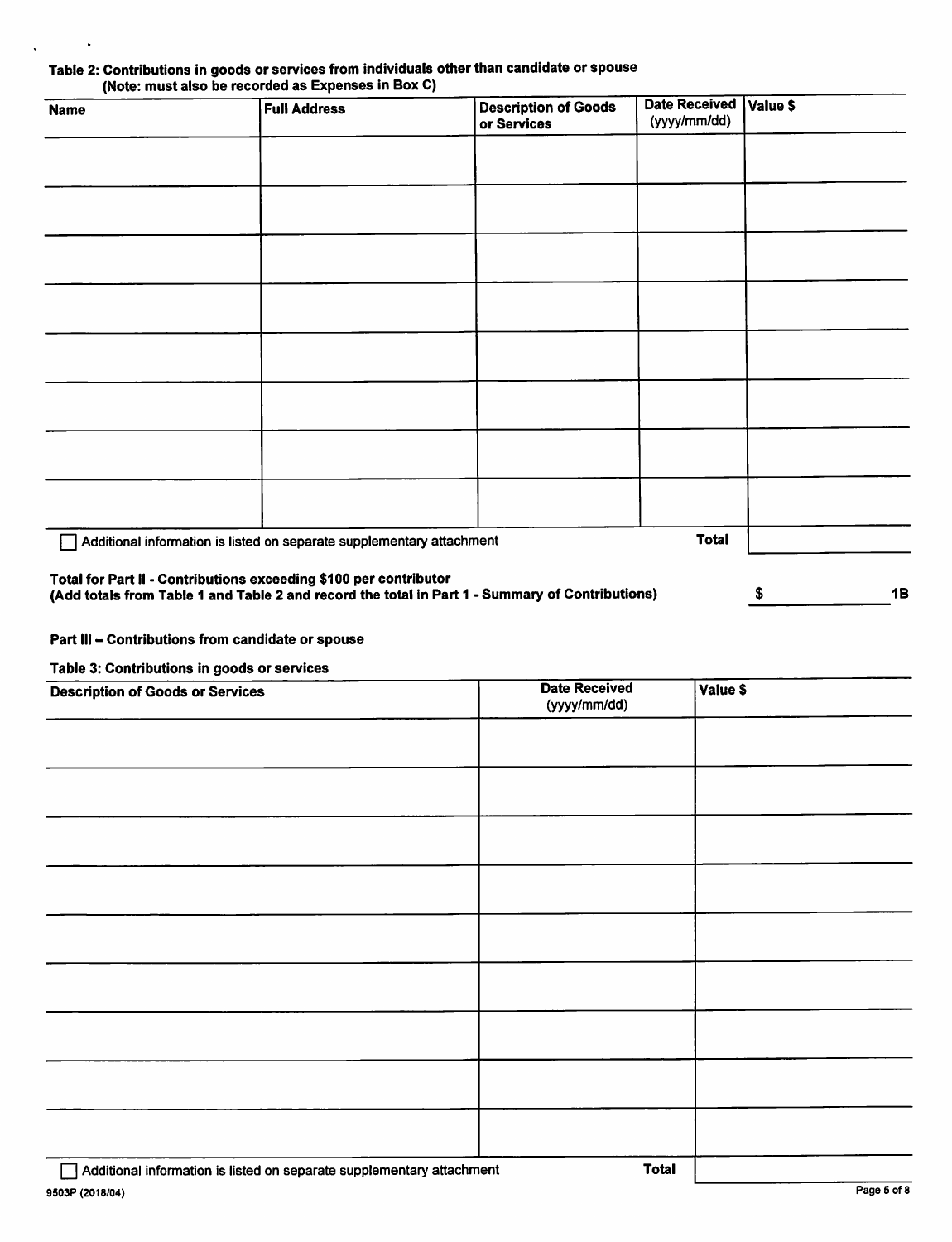# Table 4: Inventory of campaign goods and materials from previous municipal campaign used in this campaign

| <b>Description</b>                                                    | <b>Date Acquired</b><br>(yyyy/mm/dd) | Supplier | Quantity | <b>Current Market</b><br>Value \$ |
|-----------------------------------------------------------------------|--------------------------------------|----------|----------|-----------------------------------|
|                                                                       |                                      |          |          |                                   |
|                                                                       |                                      |          |          |                                   |
|                                                                       |                                      |          |          |                                   |
|                                                                       |                                      |          |          |                                   |
|                                                                       |                                      |          |          |                                   |
|                                                                       |                                      |          |          |                                   |
|                                                                       |                                      |          |          |                                   |
| Additional information is listed on separate supplementary attachment |                                      |          |          |                                   |

 $\ddot{\phantom{0}}$ 

 $\ddot{\phantom{a}}$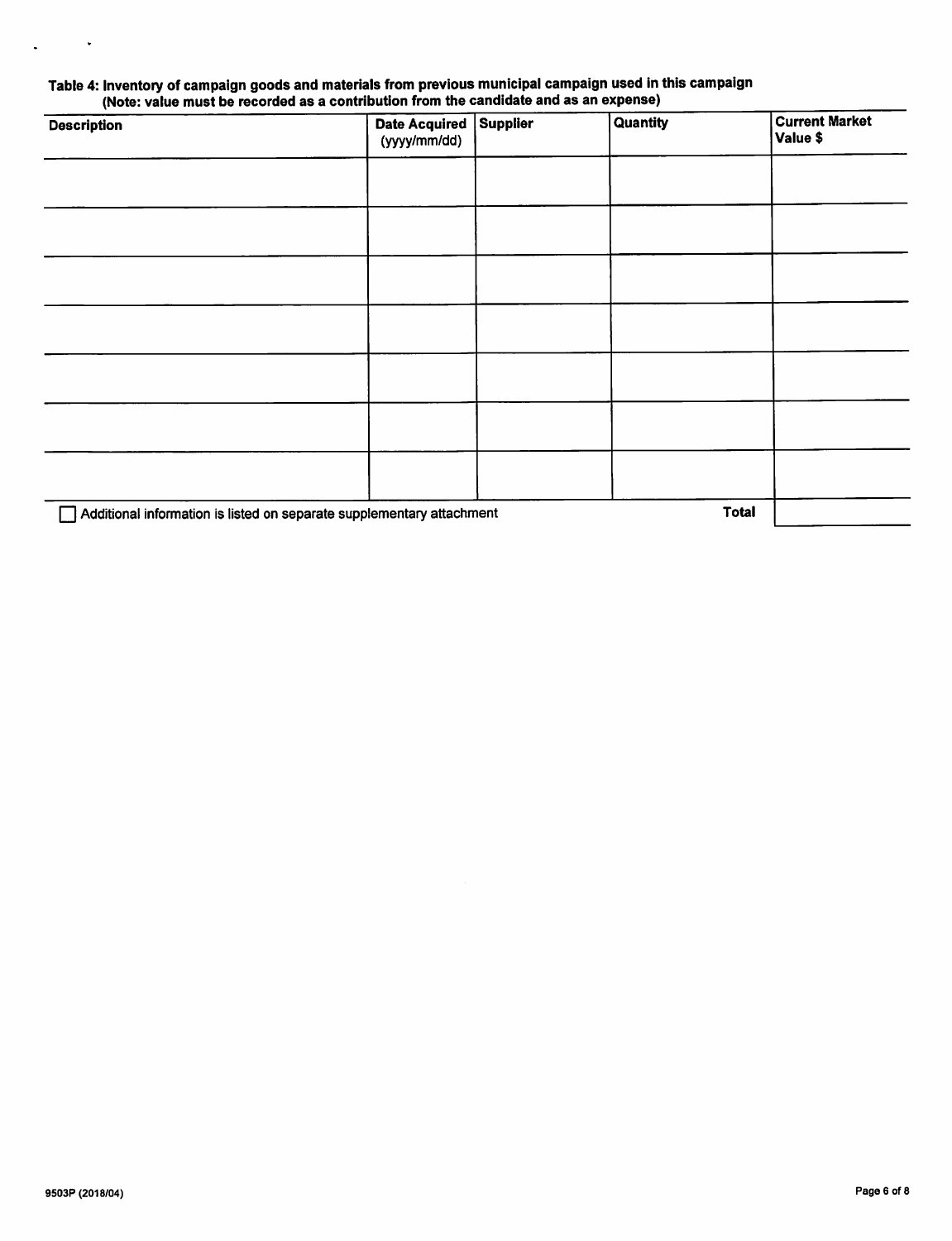|        | - \$<br>$\equiv$                                                                                                                                     |
|--------|------------------------------------------------------------------------------------------------------------------------------------------------------|
|        |                                                                                                                                                      |
|        |                                                                                                                                                      |
|        |                                                                                                                                                      |
|        |                                                                                                                                                      |
|        |                                                                                                                                                      |
|        |                                                                                                                                                      |
|        |                                                                                                                                                      |
|        | - \$<br>$=$                                                                                                                                          |
|        |                                                                                                                                                      |
|        |                                                                                                                                                      |
|        |                                                                                                                                                      |
|        |                                                                                                                                                      |
|        |                                                                                                                                                      |
|        |                                                                                                                                                      |
| $+$ \$ |                                                                                                                                                      |
|        |                                                                                                                                                      |
|        | $x \xrightarrow{\$}$<br>2A<br>2B<br>$+$ \$<br>$+\overline{\text{3}$<br>$+$ \$<br>$+$ \$<br>+ \$<br>$+\overline{\$}$<br>$+$ \$<br>$+$ $\overline{\$}$ |

Total Part IV Expenses (include under Expenses In Box 0) = \$

 $7. +$  \$  $8. + $$